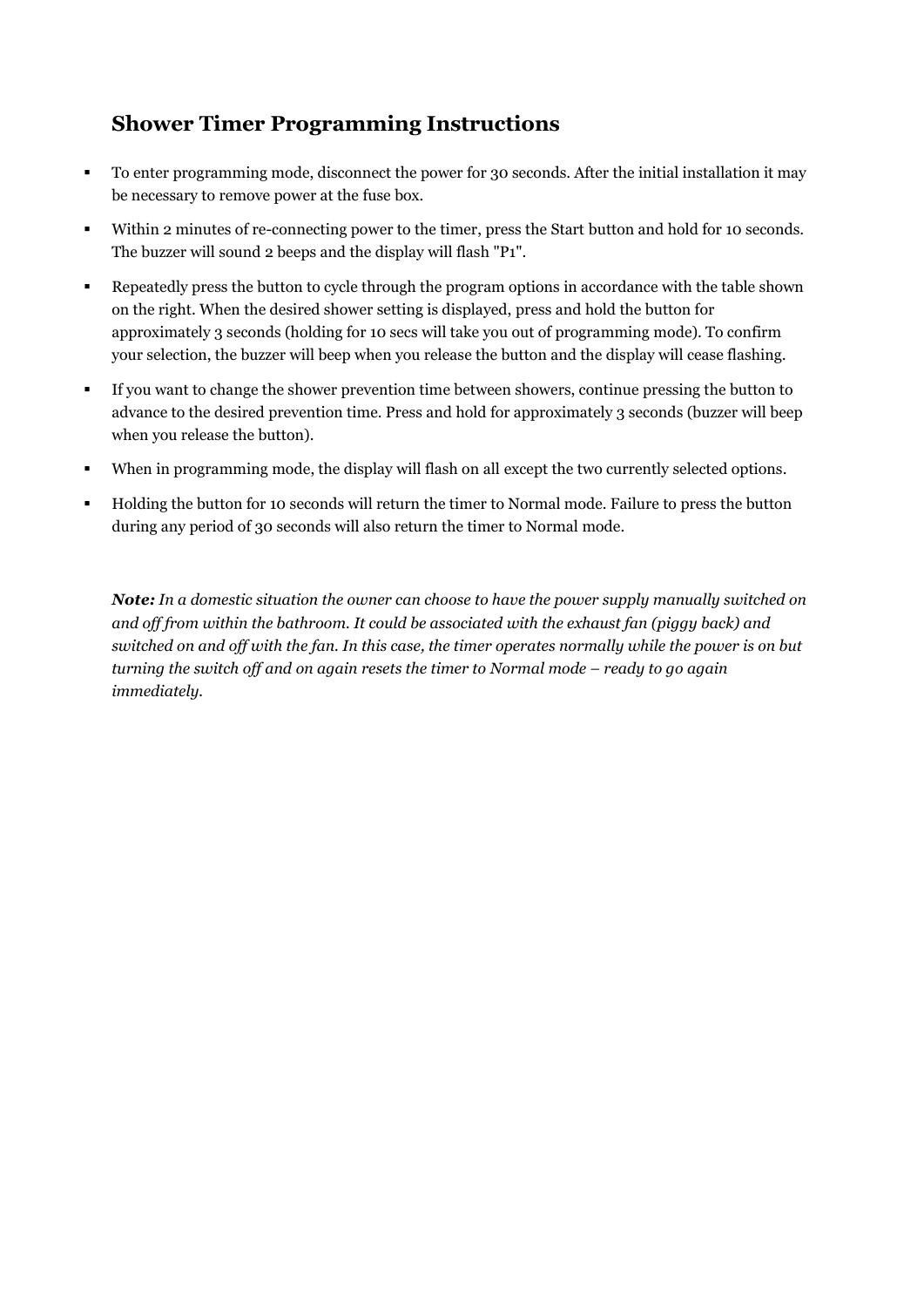# **Shower Timer Options**

In the following table, the left hand column indicates the cycling sequence and the visual display. The other two columns interpret the display options into Shower time and Shower prevention time:

| <b>Display</b>  | <b>Shower</b> | <b>Prevention</b> |
|-----------------|---------------|-------------------|
| P <sub>1</sub>  | 1 min         |                   |
| P <sub>2</sub>  | 2 mins        |                   |
| P3              | 3 mins        |                   |
| P <sub>4</sub>  | 4 mins        |                   |
| P <sub>5</sub>  | 5 mins        |                   |
| P <sub>6</sub>  | 6 mins        |                   |
| P7              | 7 mins        |                   |
| P <sub>8</sub>  | 8 mins        |                   |
| P <sub>9</sub>  | 9 mins        |                   |
| P <sub>10</sub> | 10 mins       |                   |
| P11             | 11 mins       |                   |
| P <sub>12</sub> | 12 mins       |                   |
| 00              |               | No shower         |
| L <sub>0</sub>  |               | No waiting        |
| 15              |               | 15 seconds        |
| 30              |               | 30 seconds        |
| L1              |               | 1 minute          |
| L2              |               | 2 minutes         |
| L <sub>5</sub>  |               | 5 minutes         |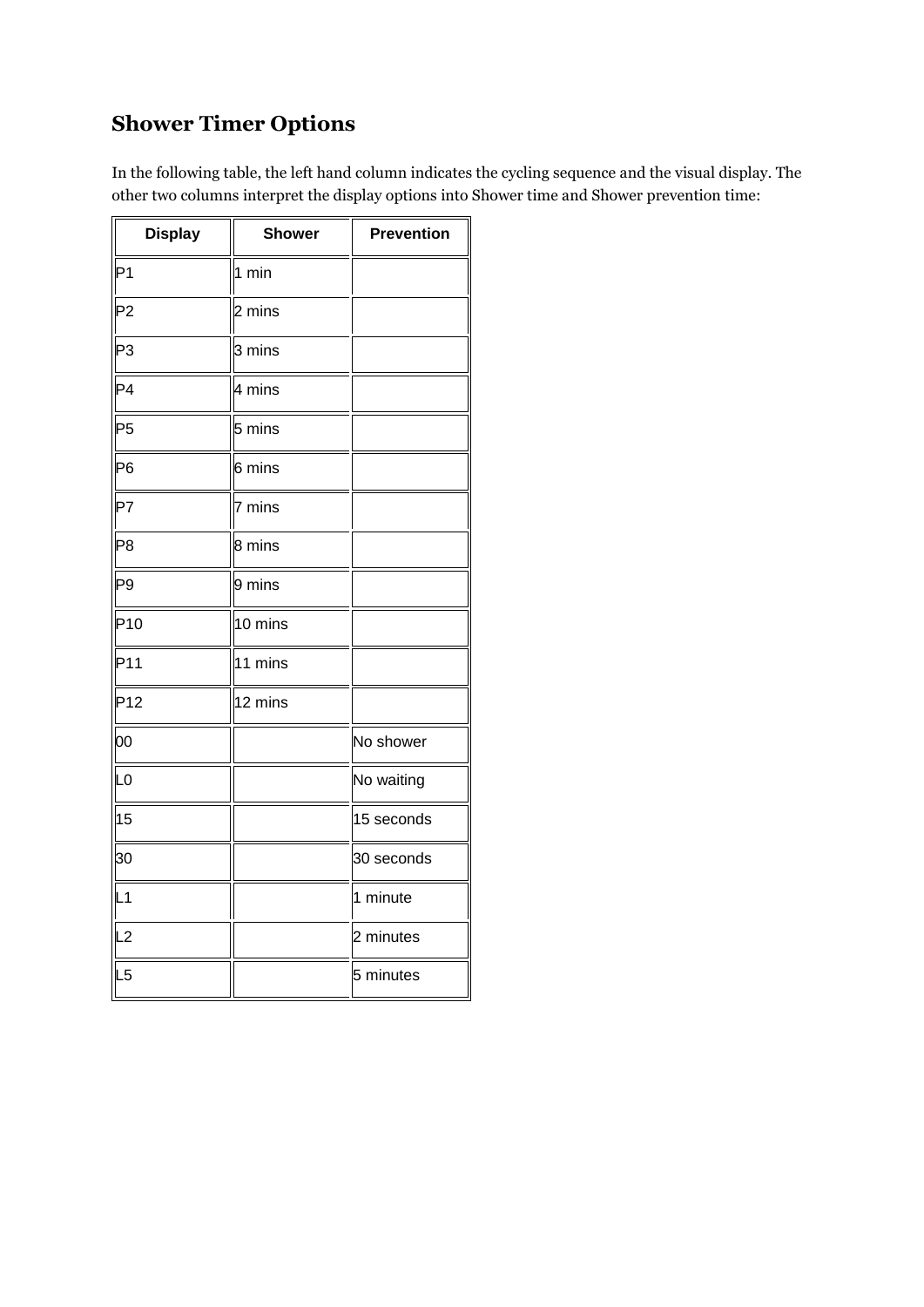#### Standard Installation



The controller is mounted anywhere near the shower at around eye level for visual and acoustic efficiency. The solenoid valve is cut in to the 'riser pipe' between the taps or mixer and the shower outlet. This requires the services of a plumber.

#### Economy Model

This product can be installed by a handyman. It is not necessary to interfere with electrical wiring or plumbing; therefore you do not need licensed tradesmen.

You may need to cut back the shower outlet pipe and you will need a power point in the ceiling or in an adjoining room. If there is an exhaust fan in the ceiling, it will usually plug in to a nearby power socket. A "piggy back" plug and a lead from this socket to within one metre from the shower will do the job (see the note with programming instructions). This arrangement requires the fan to be switched on in order to have a shower.

Should you choose to employ an electrician, he or she can do all that is required to complete the installation. You will not need two tradesmen.

#### Heavy Duty Model

Similar to Economy but the power should be permanently connected so you will need an electrician to provide a power point for each shower.

### **Step by Step Retrofit**

Remove the shower from the wall outlet.

 Screw on the solenoid valve and plug wire leads on to the valve.



 Plug in the power pack and run the low voltage lead to the shower timer, plug in to the electronic circuit board.



Slip the box over the valve.



Screw the shower on to the solenoid valve.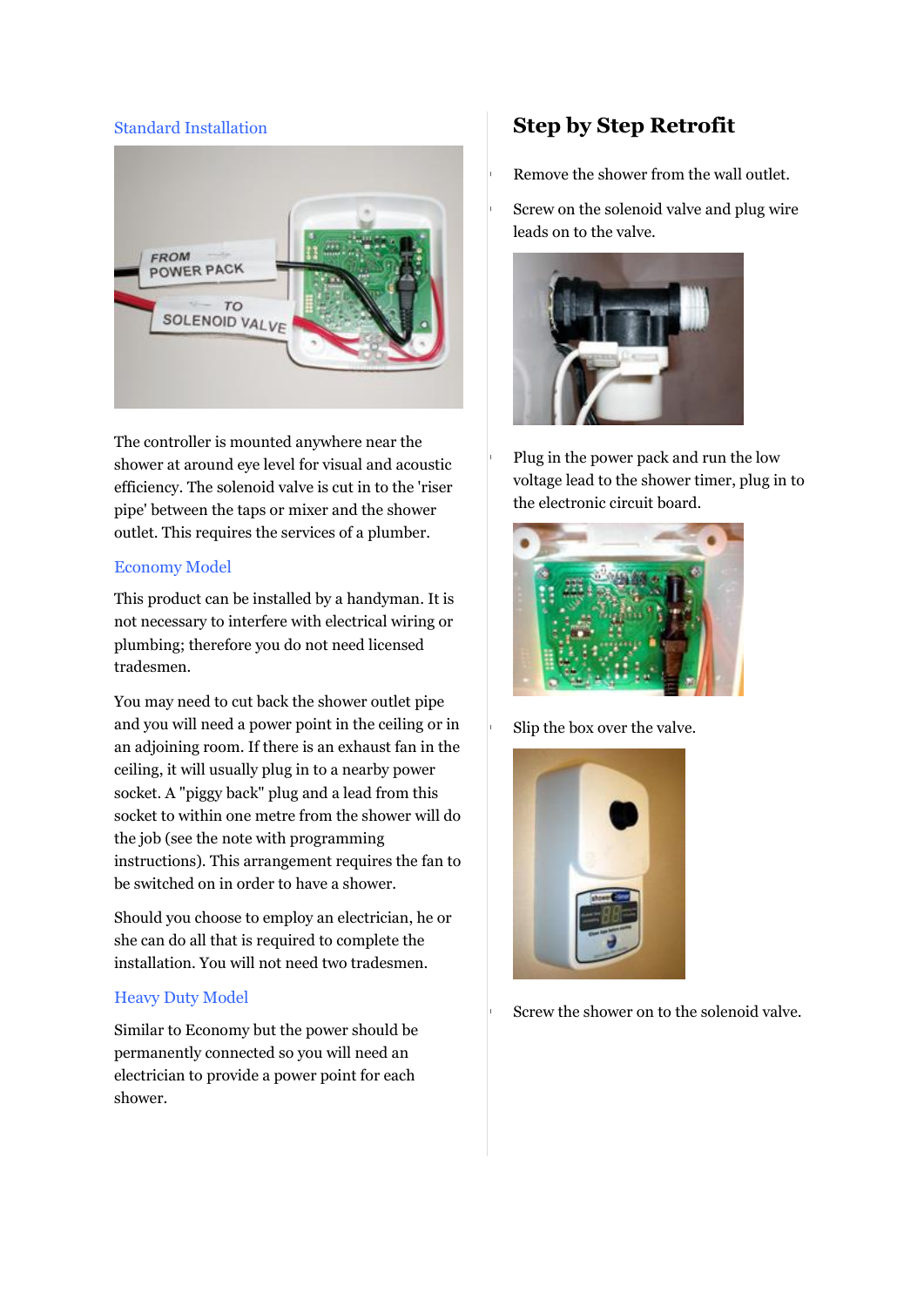Detailed installation instructions come with every shower timer.

PIN / Wireless [Installation](http://www.showertimer.com.au/pin-model.html)

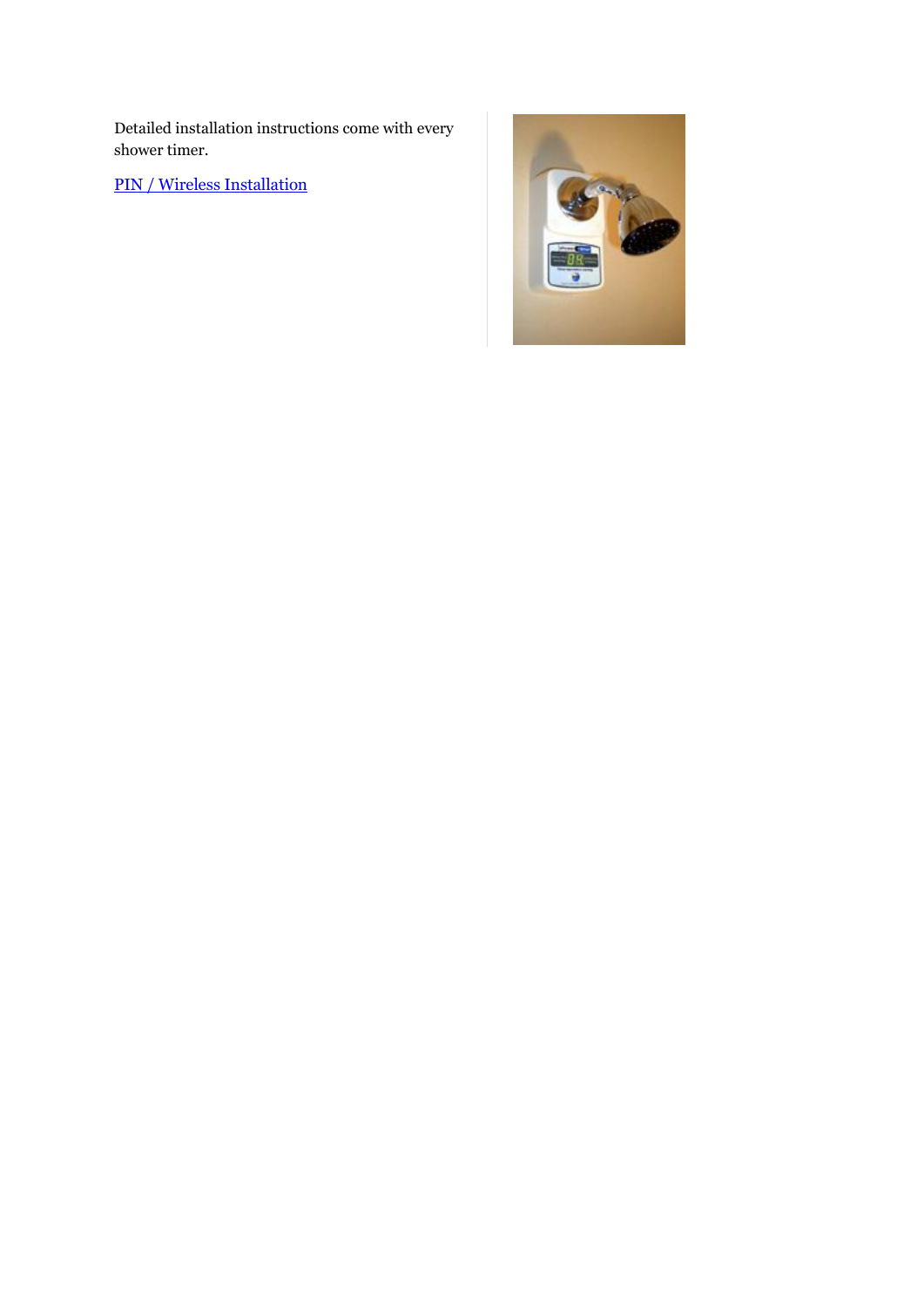## **Solenoid Valves**

All models operate on 12V DC, using less than 10 Watts. This is the electrically operated water switch which is cut into the riser pipe, between the taps (or mixer) and the shower outlet. The Retrofit solenoid valves are fitted at the shower head. You can purchase your own solenoid valve or we can supply you one of three models to suit your choice of controller.

#### Standard Model

Glass reinforced nylon. 20mm male in x 20mm male out. Weight 150gm.



#### **Our price \$35**

#### Economy Model Aust. and NZ

Glass reinforced nylon. 15mm female in x 15mm male out. Weight 110gm.



**Our price \$35**

#### Heavy Duty Model

DZ Brass. 15mm female BSP in x 15mm BSP male out. Weight 450gm

We can supply male in and female out for the USA market.



**Our price \$150**

### **Power pack**

Our a power pack, suitable for Australia and New Zealand comes with a 1.8m low voltage lead, sufficient for standard ceiling height.

 Input Voltage and configuration to suit local power supply

Output 12 V DC Regulated, 10 Watts minimum

 2.1mm DC plug to suit the circuit board input socket